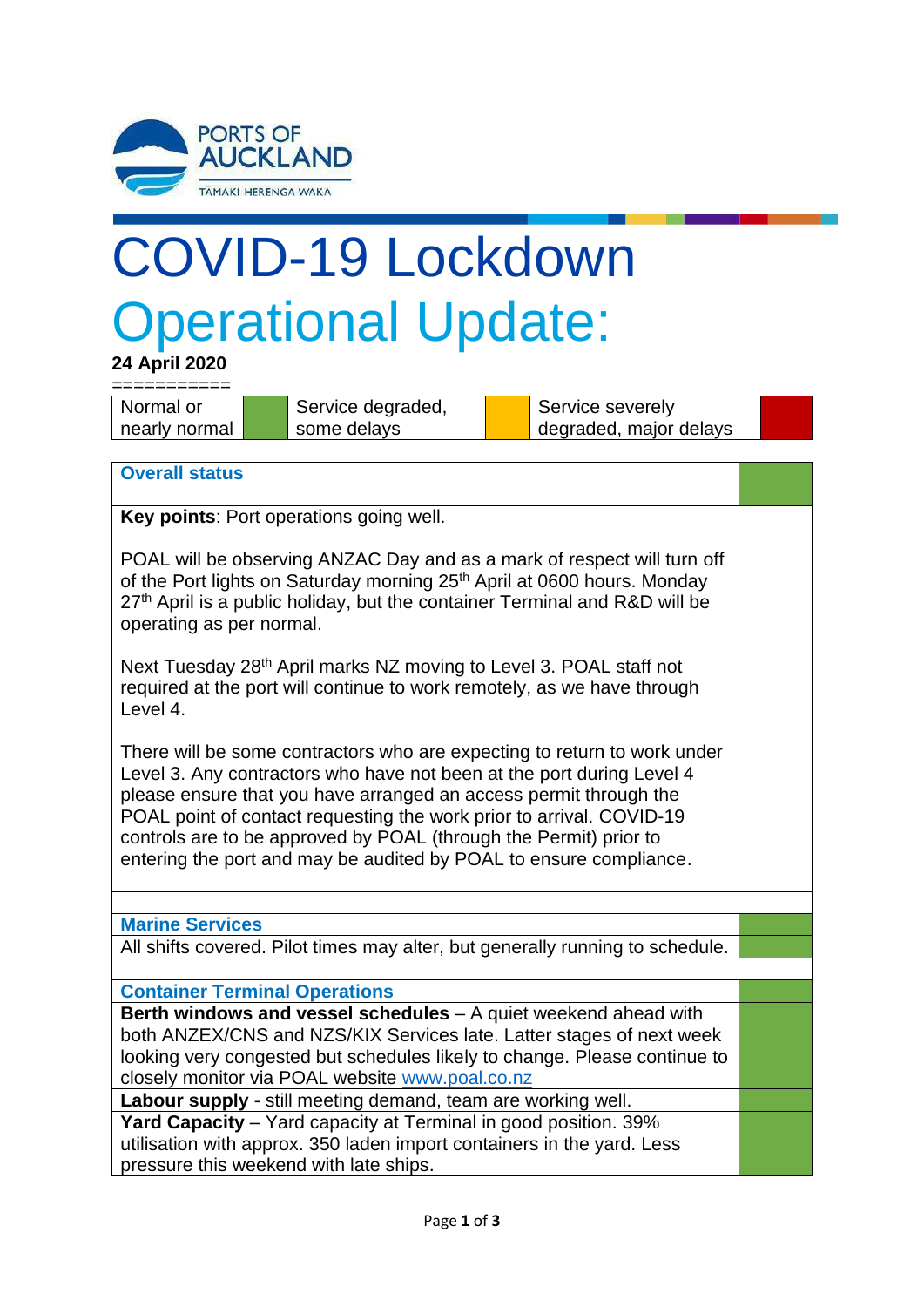| Road Services – road continues to operate well. Over 425 import                   |  |  |  |  |
|-----------------------------------------------------------------------------------|--|--|--|--|
| containers off the Terminal in the last 24 hours and truck turn times under       |  |  |  |  |
| 20 minutes. Plenty of VBS slot capacity available over the weekend and            |  |  |  |  |
| on Monday. There are no additional VBS slots available for Tuesday, so            |  |  |  |  |
| what is booked, that is it and we will re-evaluate booking capacity               |  |  |  |  |
| depending upon vessel operations on Tuesday. Anything that can be                 |  |  |  |  |
| collected over the weekend would be appreciated. A reminder: 1-Stop will          |  |  |  |  |
| carry out some maintenance from midnight Saturday night to 0400                   |  |  |  |  |
| Sunday morning, the system will be unavailable during this time to make           |  |  |  |  |
| or edit bookings but all bookings confirmed before this time can still be         |  |  |  |  |
| processed at the port and anyone who has issues will be able to send              |  |  |  |  |
| their drivers to the Road office and the team there will be able to assist.       |  |  |  |  |
| <b>Productivity</b> – working well                                                |  |  |  |  |
| Rail Services - working well                                                      |  |  |  |  |
| Other $-$ nothing to add                                                          |  |  |  |  |
|                                                                                   |  |  |  |  |
| <b>Multi-Cargo Operations</b>                                                     |  |  |  |  |
| Berth and Yard Capacity - Jellicoe / Freyberg available yard capacity is          |  |  |  |  |
| still at approx. 20%. A lot of exports will load today and over the weekend       |  |  |  |  |
| including around 500t of steel which will generate much needed yard               |  |  |  |  |
| capacity. Available car yard capacity is at 90%. We have a PCC                    |  |  |  |  |
| discharging currently.                                                            |  |  |  |  |
| Road Services - Container and Breakbulk R&D continues to be busy for              |  |  |  |  |
| both receivals and deliveries, this will continue through the rest of the         |  |  |  |  |
|                                                                                   |  |  |  |  |
| week. Car transporters continue to clear the car yard very well.                  |  |  |  |  |
| <b>Other</b> – Robust risk controls for returning stakeholders under level 3 next |  |  |  |  |
| week are essential.                                                               |  |  |  |  |

## **Friendly reminders:**

Port support services are working remotely during the lock down. For Customer Services: All enquiries should be directed to [CustomerServiceC@poal.co.nz.](mailto:CustomerServiceC@poal.co.nz) Hours of work remain unchanged; Customer Service will monitor this email Monday to Friday 07:00hrs to 19:00hrs and Saturday 07:00hrs to 15:00hrs.

For Container Terminal VBS Bookings please refer to the bookings system in the first instance. For any essential cargo bookings, DG, hazardous, active reefers or late running export containers please email [driverassist@poal.co.nz.](mailto:driverassist@poal.co.nz)

Please note: Only one driver at a time is allowed into the Fergusson Road Office. Drivers MUST always keep 2 metres apart when waiting outside the Road Office, Kiosks and Multi-Cargo.

The Container Terminal import container demurrage terms remain, applied 3 calendar days after the container has been discharged. To ease the burden, demurrage is now a flat daily rate of \$70 per TEU. Whilst we are still all operating under constrained circumstances with Level 3, we will extend these demurrage terms to the 31<sup>st</sup> May 2020.